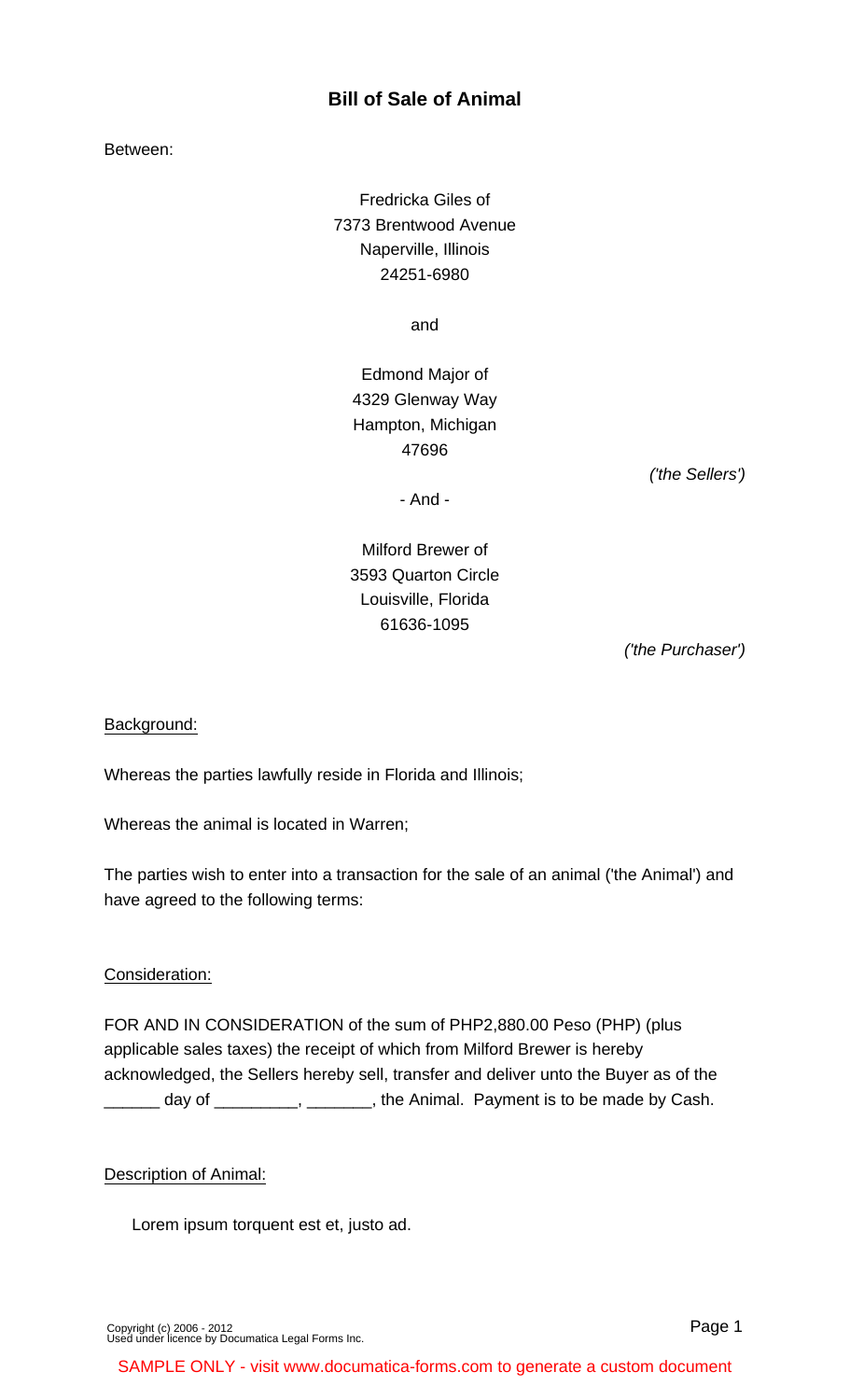#### Warranties and Covenants:

The Sellers warrant that:

(1) The Sellers are the legal owners of the Animal and have the legal right to dispose, bail, alienate and sell the Animal at will;

(2) The Animal is free of all liens and encumbrances.

(3) The Seller covenants to defend the title of the Animal against:

(a) Any and all claims raised by other parties concerning ownership rights to the Animal;

(b) Any and all demands raised by other parties with the right to possession of the Animal

#### Disclaimers:

The Sellers expressly disclaim any and all warranties, whether expressed or implied, including but not limited to, any implied warranties of merchantability and/or fitness for a particular purpose.

In no event shall the Sellers be liable for any direct, indirect, incidental, special, exemplary, or consequential damages (including, but not limited to procurement of substitute goods or services, loss of use, data or profits, or business interruption) however caused and on any theory of liability, whether in contract, strict liability, or tort (including negligence or otherwise) arising in any way out of the sale of the Animal.

#### Inspection:

The Sellers have provided the Purchaser with the opportunity to have a veterinarian of the Purchaser's choosing conduct an examination of the Animal before purchase. Any such examinations will occur at the Purchaser's expense. In executing this document, the Purchaser has accepted the Animal in its current condition,and the Sellers will not be held legally responsible for any patent or latent defects pertaining to the Animal.

(This space intentionally left blank)